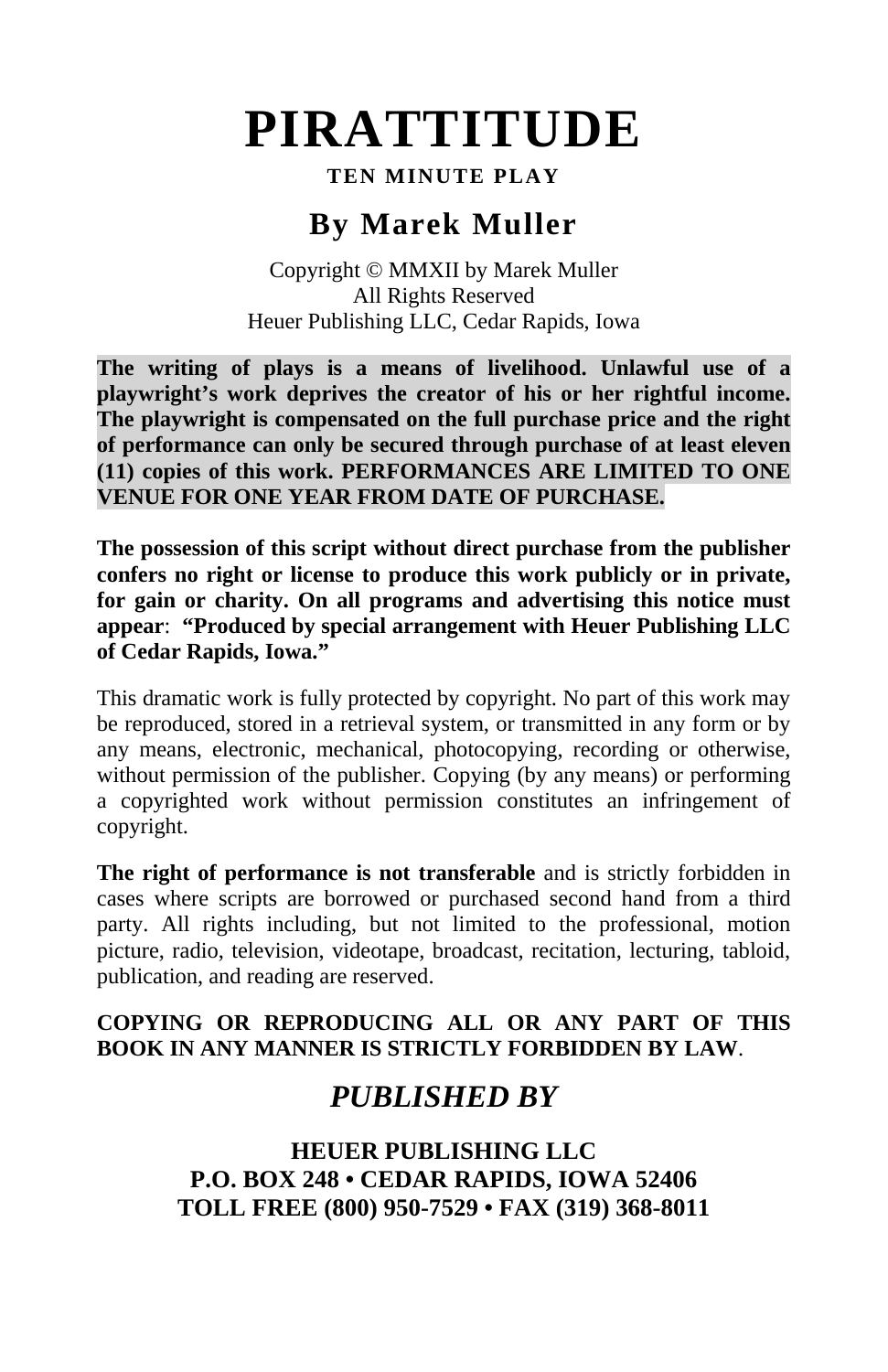## **PIRATTITUDE By Marek Muller**

**SYNOPSIS:** Captain Crunch isn't singing "A Pirate's Life for Me" these days. Ever since that no-good cereal mascot stole his name and pride, Crunch's reputation as a captain has gone down the tubes. So how will his second-rate crew of pirate rejects including a confused accountant, a limbless but enthusiastic buccaneer, and for some reason a Vampirate (not the same as a vampire, you know!) defend against the evil, overly-athletic crew of the Hail Mary?!

| <b>CAST OF CHARACTERS</b>                                |                                            |
|----------------------------------------------------------|--------------------------------------------|
| (1 MAN, 1 WOMAN, 8 ETTHER)                               |                                            |
|                                                          |                                            |
|                                                          |                                            |
|                                                          | glory ended when the Capt. Crunch          |
|                                                          | cereal brand stole his identity and        |
|                                                          | pride.                                     |
| LIPOWITZ $(m/f)$                                         | A gung-ho accountant who thinks            |
|                                                          | he's a rough-and-tumble pirate.            |
| PATCHES (m)                                              | legless, armless, eyeless<br>$\mathcal{A}$ |
|                                                          | buccaneer. He also cooks.                  |
| POLLY $(f)$                                              | A hungry, vegan pirate who likes           |
|                                                          | crackers.                                  |
|                                                          |                                            |
|                                                          |                                            |
|                                                          | match his dark soul.                       |
|                                                          |                                            |
|                                                          |                                            |
|                                                          | Because they're totally different          |
|                                                          | things.                                    |
|                                                          |                                            |
| PITTSBURGH STEALER (m/f) The dreaded captain of the Hail |                                            |
|                                                          | Mary.                                      |
| $-2-$                                                    |                                            |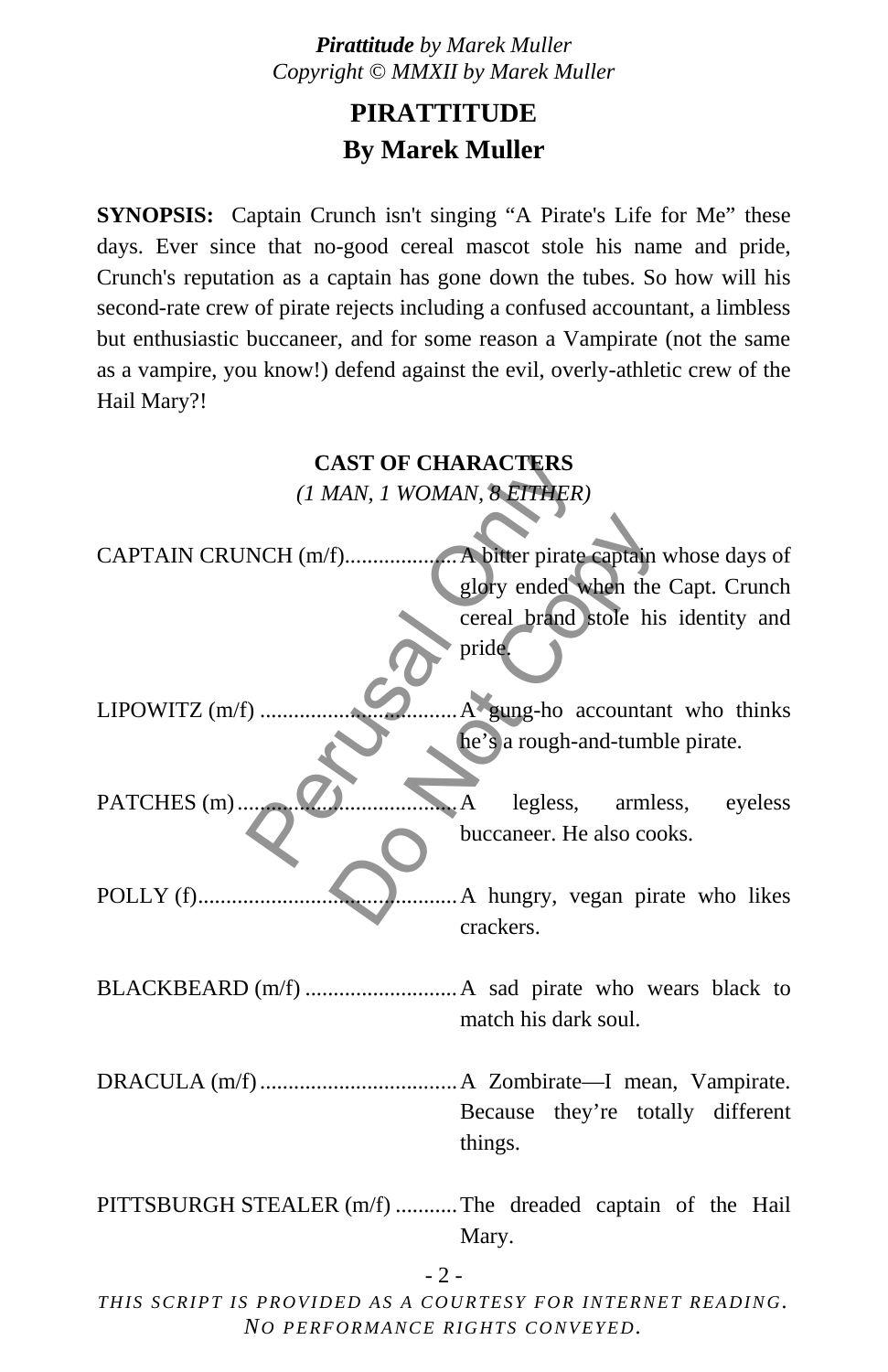TAMPA BAY BUCCANEER (m/f) ......The dreaded admiral of the Hail Mary.

OAKLAND RAIDER (m/f) ...................The dreaded quartermaster of the Hail Mary.

NINJA (m/f) ...........................................A Ninja who wants very badly to join Crunch's crew. He knows lawyers.

#### **SET REQUIREMENTS**

None. At most, a few barrels or pirate ship-y type set dressing.

### **COSTUMES**

Creativity is best. But obviously Blackbeard should be dressed in all black, and Dracula should look like Dracula. The crew of the Hail Mary could be dressed as pirates, but could just as well be football players. Up to you! Maybe Captain Crunch looks like his namesake, maybe not. Whatever works in the name of pure, unadulterated comedy! Emphasis on the un-adult. SET REQUIREMENTS<br>
I few barrels or pirate ship-y type set dre<br>
COSTUMES<br>
L. But obviously Blackbeard should be<br>
uld look like Dracula. The crew of the<br>
es, but could just as well be football<br>
Crunch looks like his namesake es of phate sinp-y type set dressing.<br>
COSTUMES<br>
viously Blackbeard should be dresse<br>
like Dracula. The crew of the Hail N<br>
puld just as well be football players<br>
oks like his namesake, maybe not. W<br>
diterated comedy! Emph

# **PROPS**

- □ A mop for Lipowitz.
- □ Swords for the Hail Mary crew.
- □ A box of Captain Crunch for Captain Crunch.
- □ A scrap of paper for Ninja.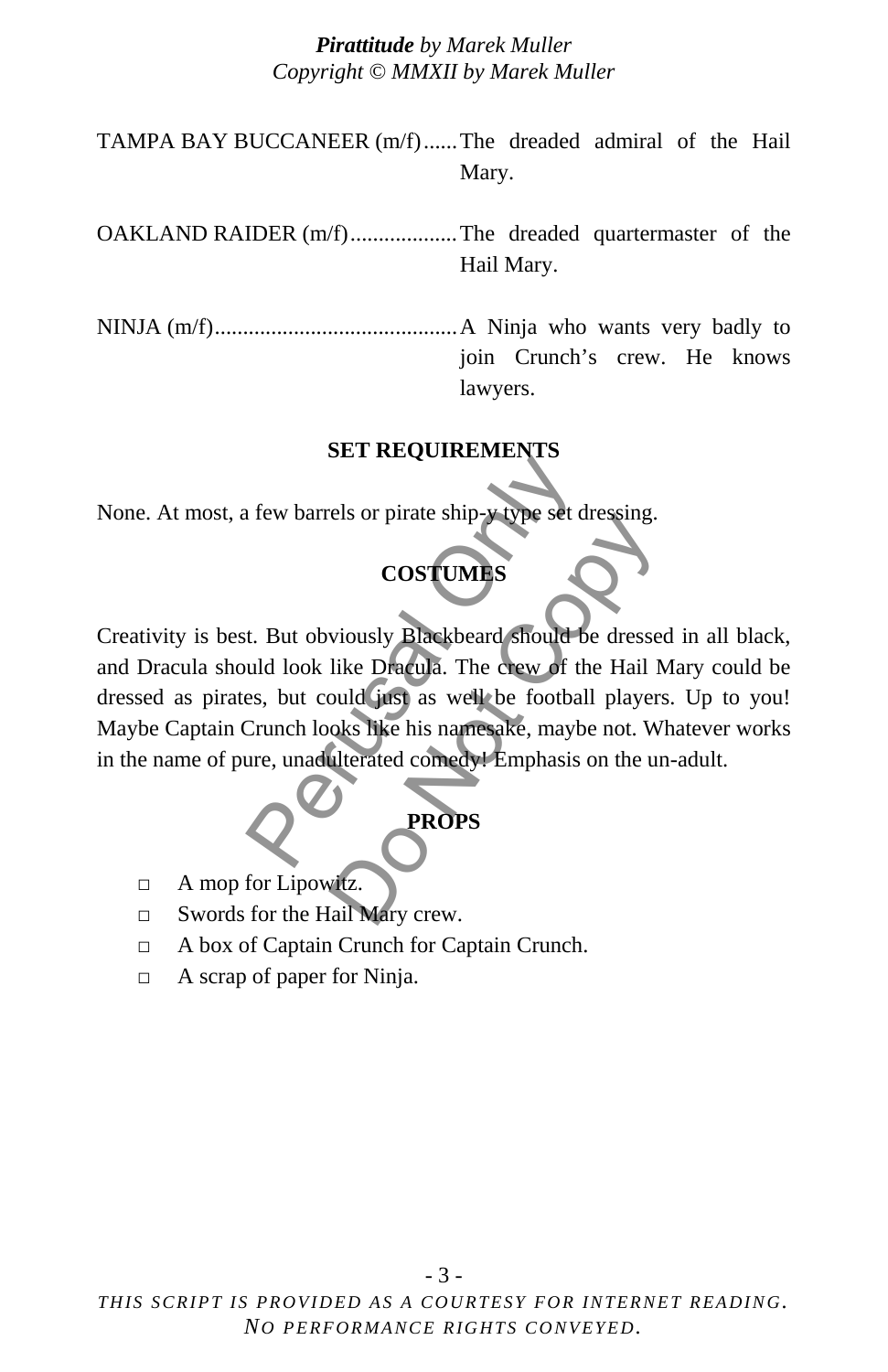### *AT RISE:*

*Lights up on LIPOWITZ mopping the deck of a pirate ship.*

**LIPOWITZ:** *(Singing.)* Yo-ho, yo-ho, a pirate's life for me! We pillage and plunder, we sail the seas! We revel in gold by the bales! We swab all the decks, but we live with ease, 'cause a sea dog never fails! Yo-ho, yo-ho, a pirate's life for me!

**CRUNCH:** Lipowitz, what are you doing?

- **LIPOWITZ:** Arr! Cap'n, I be manning the mizzenmast, just like ye ordered!
- **CRUNCH:** Yeah, okay, two things. One, no, you're not. And two, no, I didn't.
- **LIPOWITZ:** I'm just very proactive!

**CRUNCH:** Do you even know what a mizzenmast is?

**LIPOWITZ:** But o' course, oh Cap'n, my Cap'n.

- **CRUNCH:** Don't call me that.
- **LIPOWITZ:** A mizzenmast be a type of sea turtle with a patch over its eye and a song in its heart! *(Pause.)*
- **CRUNCH:** Please tell me you made that up off of the top of your head to impress me.
- **LIPOWITZ:** Arrr…yes, Cap'n, I did. Did it work?
- **CRUNCH:** Not even a little. Look, what have I told you about singing that dumb song?
- **LIPOWITZ:** That it be a momentous marker of our lives of fortune and pirate-i-tude? n just very proactive!<br>
you even know what a mizzenmast into' course, oh Cap'n, my Cap'n.<br>
n't call me that.<br>
mizzenmast be a type of sea turtle wong in its heart! (Pause.)<br>
ease tell me you made that up off<br>
ress me.<br>
rr. Throw what a thizzer<br>thas the set of Cap'n, my Cap'n.<br>
The that.<br>
heart! (Pause.)<br>
me you made that up off of the<br>
Cap'n, I did. Did it work?<br>
little. Look, what have I told you a<br>
a momentous marker of our live<br>
pretty mu
- **CRUNCH:** No, that it's pretty much been copyrighted by Disney and therefore costs this ship money to sing it. So quit it.

**LIPOWITZ:** Arrrr…

- **CRUNCH:** Would you stop saying "Arrrr"? For the love of sea bass, you're not even a real pirate.
- **LIPOWITZ:** That be a cruel jest, cap'n! O' course I'm a pirate! I'm a part o' yer rough 'n' tumble crew, ain't I?
- **CRUNCH:** Yeah. As the ship's *accountant.* You're not exactly what the landlubbers call a blackhearted fiend. You kind of just sit around. At a desk. Doing taxes.

**LIPOWITZ:** But I'm a devil with me trusty sword!

**CRUNCH:** You use a calculator.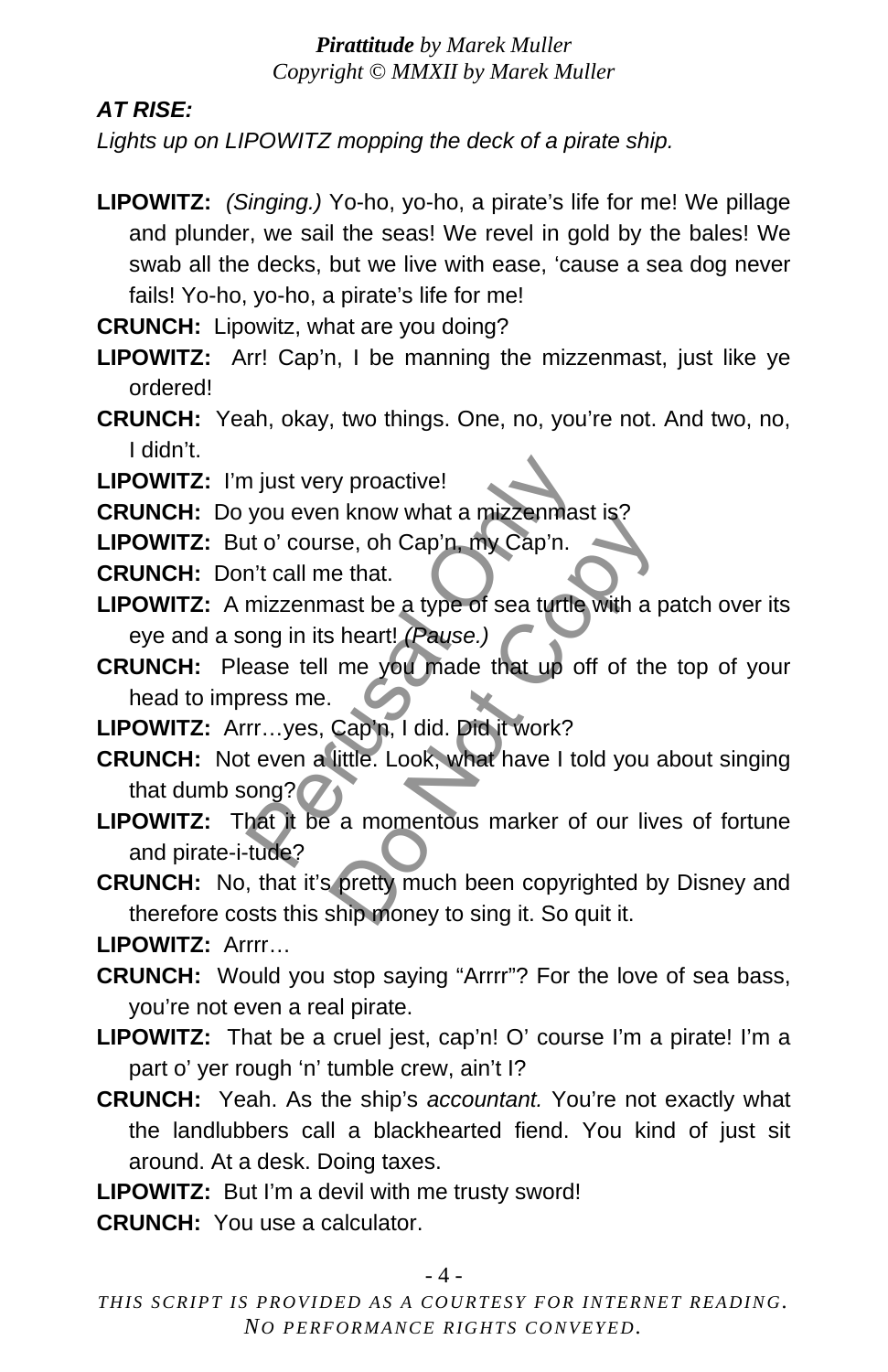**LIPOWITZ:** Same general thing!

**CRUNCH:** And another thing, Lipowitz. Quit talking with that stupid accent. You know how to speak proper English. You went to Harvard, for Pete's sake.

**LIPOWITZ:** Ah, yes. Harrrrr-varrrrd.

- **CRUNCH:** Just get out of here. *(LIPOWITZ exits.)* Ugh. This is absolutely ridiculous. What has happened to my life? I used to be the most fearsome pirate in all the seven seas. I had a sadistic crew, a massive ship, and enough gold pieces to fill an Olympic swimming pool. Those were the good old days. But then…then…that horrific day came, marking my fall from piratical glory. The day of the uprising of corporate-owned breakfasts. The day that son-of-a-cereal was born. The day where my name became the laughingstock of the world. Example 1 and the world.<br>
Som-of-a-cereal was born. The day<br>
laughingstock of the world.<br>
From offstage.) Hey, Captain Crunch<br>
ckers anywhere? Polly's on the fritz,<br>
Reveals a box of Capt. Crunch ce.<br>
ament.) CRUUUUUUUUNCH
- **PATCHES:** *(From offstage.)* Hey, Captain Crunch? Have you seen the Ritz crackers anywhere? Polly's on the fritz, again!
- **CRUNCH:** *(Reveals a box of Capt. Crunch cereal and gives an anguished lament.)* CRUUUUUUUNCH!

*Enter PATCHES: wandering around blindly and stumbling on his peg legs.*  Salock of the world.<br>
Stage.) Hey, Captain Crunch? Ha<br>
ywhere? Polly's on the fritz, again!<br>
a box of Capt. Crunch cereal a<br>
CRUUUUUUUUUUNCH!<br>
dering around blindly and stumblin<br>
dering around blindly and stumblin<br>
im, irr

*POLLY enters behind him, irritably.*

**POLLY:** Well?! Where did they go?!

**PATCHES:** Polly, I'm trying, alright?! But it's not so easy to find a little box of crackers on a big ship like this!

**POLLY:** Just admit it, Patches! You don't have eyes!

**PATCHES:** That's out of order!

**POLLY:** Your face is out of order! God, you're lucky you're hot...

- **CRUNCH:** Patches, would you please keep your wife under control?
- **POLLY:** Excuse me?! You can't talk to me like that! Who died and made you captain of this ship?!

**CRUNCH:** It's kind of my ship.

**PATCHES:** Sorry, Captain. Polly's not usually this cranky, I promise. It's just that she's a little on the hypoglycemic side and needs a snack every five minutes to keep, well…sane.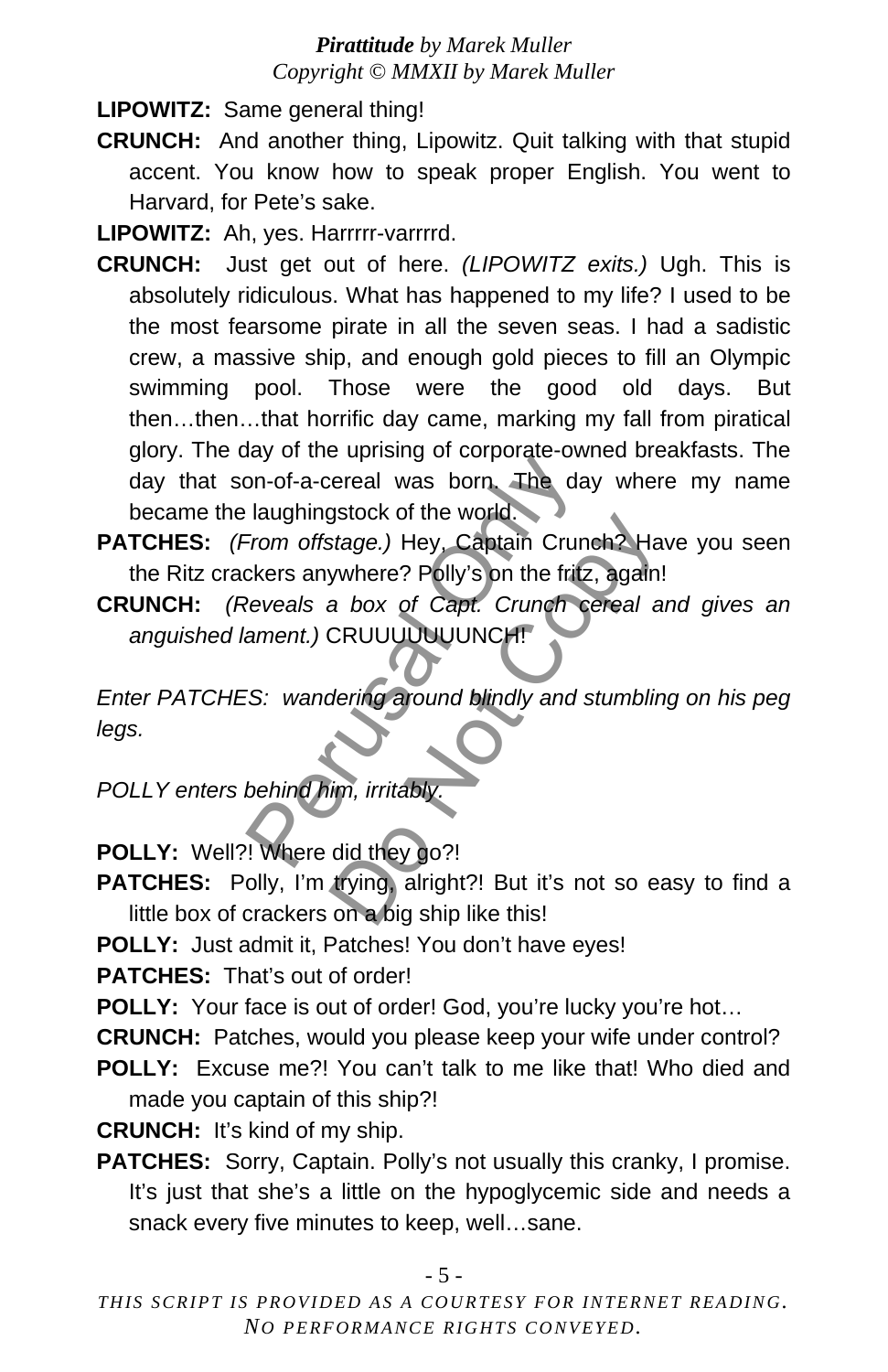**POLLY:** RAAAAWR!

**CRUNCH:** So feed her, already! Polly want a sardine?

- **POLLY:** Polly want to rip your face off and feed it to a shark, cereal boy!
- **PATCHES:** She's also a very strict vegan. The only food we have on the ship that's not made from animals is the Ritz crackers, and they've gone mysteriously missing. So, yeah…
- **CRUNCH:** Patches, you're the ship's cook. Why didn't you think of your wife's special diet when you went grocery shopping this morning?
- **PATCHES:** Well, you see, what I thought was a Whole Foods turned out to be an Ace Hardware…and what I thought was a pound of bread turned out to be a sack of bricks…also, what I thought was my shopping list turned out to be a rabid cat with a penchant for biting. So basically, our two options for dinner tonight are Ritz crackers or a bricks-and-rabies casserole. The Finance Countries and the analysis of dout to be a sack of bricks. Lalso, and the a rabid cat whas<br>inclusively, our two options for dinner a bricks-and-rabies casserole.<br>Du had to do was hire him on as a skes a man wit The bout to be a rabid cat with a<br>
our two options for dinner toni<br>
and-rabies casserole.<br>
bo do was hire-him on as a generary<br>
an with no arms, no legs, and no e<br>
Equal Opportunity Employment,<br>
ies or a lawsuit.<br>
ou mean,
- **POLLY:** All you had to do was hire him on as a general pirate, but no! Who makes a man with no arms, no legs, and no eyes a chef?
- **CRUNCH:** It's called Equal Opportunity Employment, Polly. It was either bricks and rabies or a lawsuit.
- **PATCHES:** What do you mean, "no legs"? I could have sworn I had one left this morning. Polly, what did that cat do to my foot?!

*Enter LIPOWITZ.*

**LIPOWITZ:** Arrrr! It be an emergency…Cap'n Crunch!

*Everyone but CRUNCH sniggers at his full name.*

**CRUNCH:** Shut up! Just shut up, all of you! What is it now, Lipowitz? **LIPOWITZ:** The crew of the dreaded pirate vessel, the Hail Mary, has raised its flag against us! They mean t' board our ship and massacre us all!

**CRUNCH:** What? Why?!

**LIPOWITZ:** *(Can't keep a straight face.)* Apparently yer cereal cuts the roof of their mouths…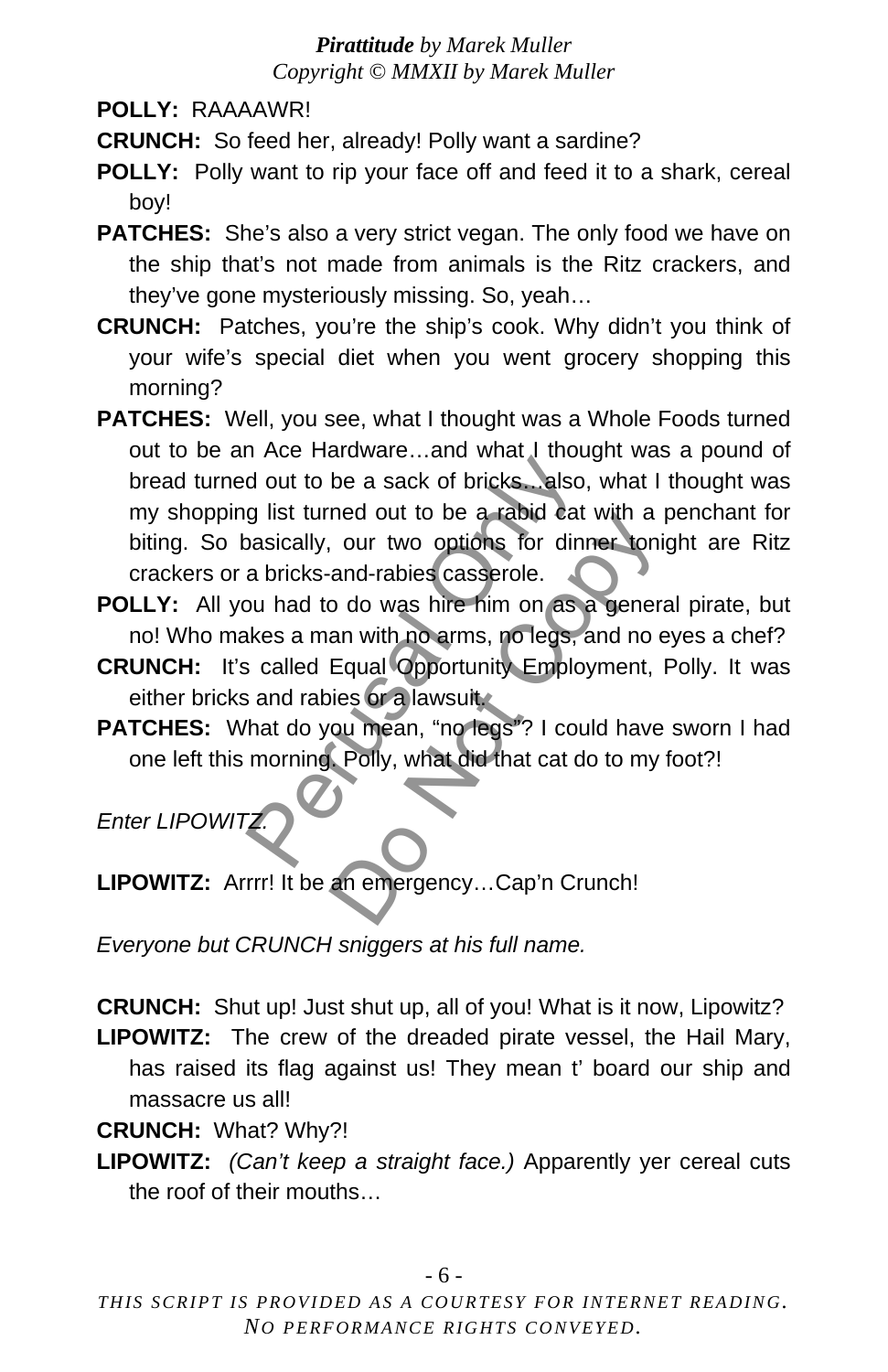*Everyone but CRUNCH laughs.*

- **CRUNCH:** I said, shut up!
- **PATCHES:** Ha! Then let those scallywags come! I'll take them all out with my bare hands!
- **POLLY:** Honey, you don't have hands.
- **PATCHES:** What? Are you sure? ... Well, then, I'll bite those scurvy dogs into submission!
- **CRUNCH:** Crap…oh, crap, crap, crap, crap, crap! The Hail Mary's here? Why did this have to happen NOW? I can't defend my ship against professional buccaneers, not now that that blasted cereal mascot's blown my credibility and I lost all of my real crew! What am I supposed to do with a bunch of second-rate amateurs like these guys?! They're the worst of the worst!
- **POLLY:** We're right here, you know.
- **CRUNCH:** Heck if I care, it's true! You guys are a bunch of stupid wannabes who nobody else wanted! I hired you all on because I was desperate. But now we're being attacked by the most ruthless crew on the seven seas, and who do I have to help me fight? An accountant? A vegan? A blind guy?! bown my creasing and 1 research of new sed to do with a bunch of second-<br>
Peright here, you know.<br>
Expectively refere the worst.<br>
Expectively reference in the worst.<br>
They're the worst of the worst.<br>
Expectively reference Fre, you know.<br>
Fre, you know.<br>
Fre, you know.<br>
Fre, you know.<br>
Fre, you know.<br>
Free worsted! I hired you all computed!<br>
I hired you all computed by the r<br>
Free seas, and who do I have to help in<br>
Free Seas, and who do I h

**PATCHES:** Wait, I'm a what?!

- **POLLY:** The rest of the crew is gathering up their weapons as we speak. I just know it.
- **CRUNCH:** Oh, that's just fan-freakin'-tastic. Whatever would we do without Blackbeard, the world's most emo pirate?

*Enter BLACKBEARD, morosely.*

- **BLACKBEARD:** My beard grows darker with the passing of the day, tormented by the demons of existence…
- **CRUNCH:** Or Dracula, the undead ZOMBirate?

*Enter DRACULA, very vampirically.*

**DRACULA:** I vant to suck your blood—vait, vat did you just call me? I told you, I'm not a zombie. I'm a 100%, bonified VAMPirate.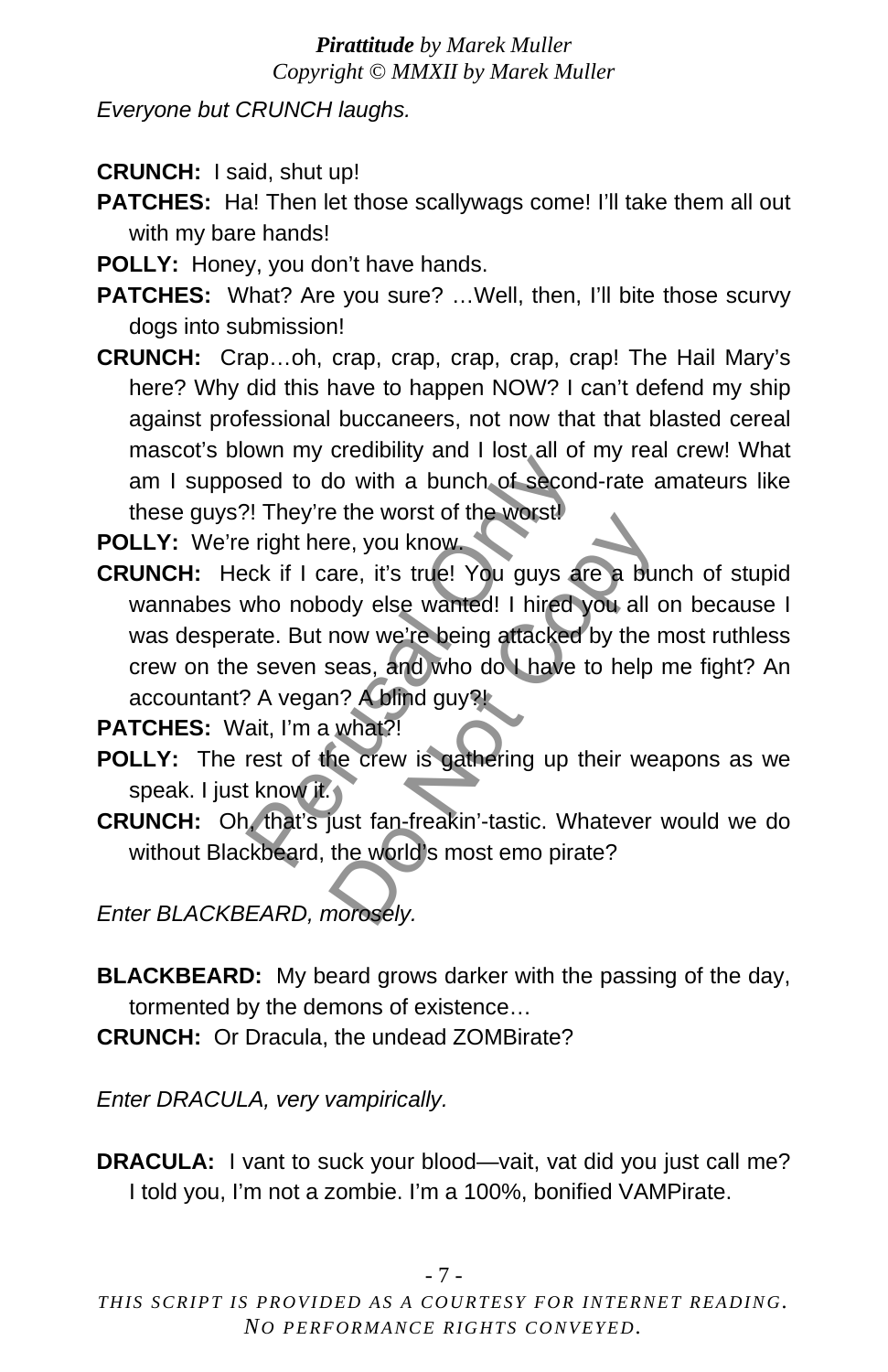*Enter NINJA, very impressively.*

- **NINJA:** *(Amidst doing some very impressive ninja stunts.)* And me, Ninja, the master of ninjitsu! Hiiiiiiya!
- **CRUNCH:** Ninja, for the last time, you're not a part of the crew. Go home.

**NINJA:** Aw, man…

*Exit NINJA, impressively.*

**PATCHES:** I hate that cowboy.

- **CRUNCH:** But back on topic, oh no! We've been boarded! What do we do now?
- **STEALER:** *(From offstage.)* You'll die, screaming and begging for mercy!

*Enter the PITTSBURGH STEALER, the TAMPA BAY BUCCANEER, and the OAKLAND RAIDER, weapons drawn.*  From offstage.) You'll die, screamin<br>Perusal Only in the TAMPA<br>BAND RAIDER, weapons drawn.<br>D: (Monotonously.) ...oh, no...it's the<br>V. We're dooooomed...<br>That is correct, Blackbeard the (Stealer!)<br>The Tampa Bay Buccaneer!<br>I MA STEALER, the TAMPA BAY BUCK, weapons drawn.<br>
Otonously.) ...oh, no...it's the dreamed<br>
correct, Blackbeard the Glum!<br>
mpa Bay Buccaneer!<br>
Oakland Raider! En garde, your sea dogs! RAAAAAAA!

- **BLACKBEARD:** *(Monotonously.)* …oh, no…it's the dreaded crew of the Hail Mary. We're dooooomed…
- **STEALER:** That is correct, Blackbeard the Glum! Tis I! The Pittsburgh Stealer!
- **BUCCANEER:** The Tampa Bay Buccaneer!
- **RAIDER:** And the Oakland Raider! En garde, you barnacled buffoons!
- **PATCHES:** Bring it on, sea dogs! RAAAAAAA!

*He rushes off in completely the wrong direction. Silence. He rushes back, still yelling. He runs into a wall head-on and collapses*

**RAIDER:** Well, who's next? How about you, Dawn of the Dead? **DRACULA:** I'm a vampire! See?! Fangs! **STEALER:** I don't see any sparkles on you, Edward. **DRACULA:** Oh, that's it. You're going down.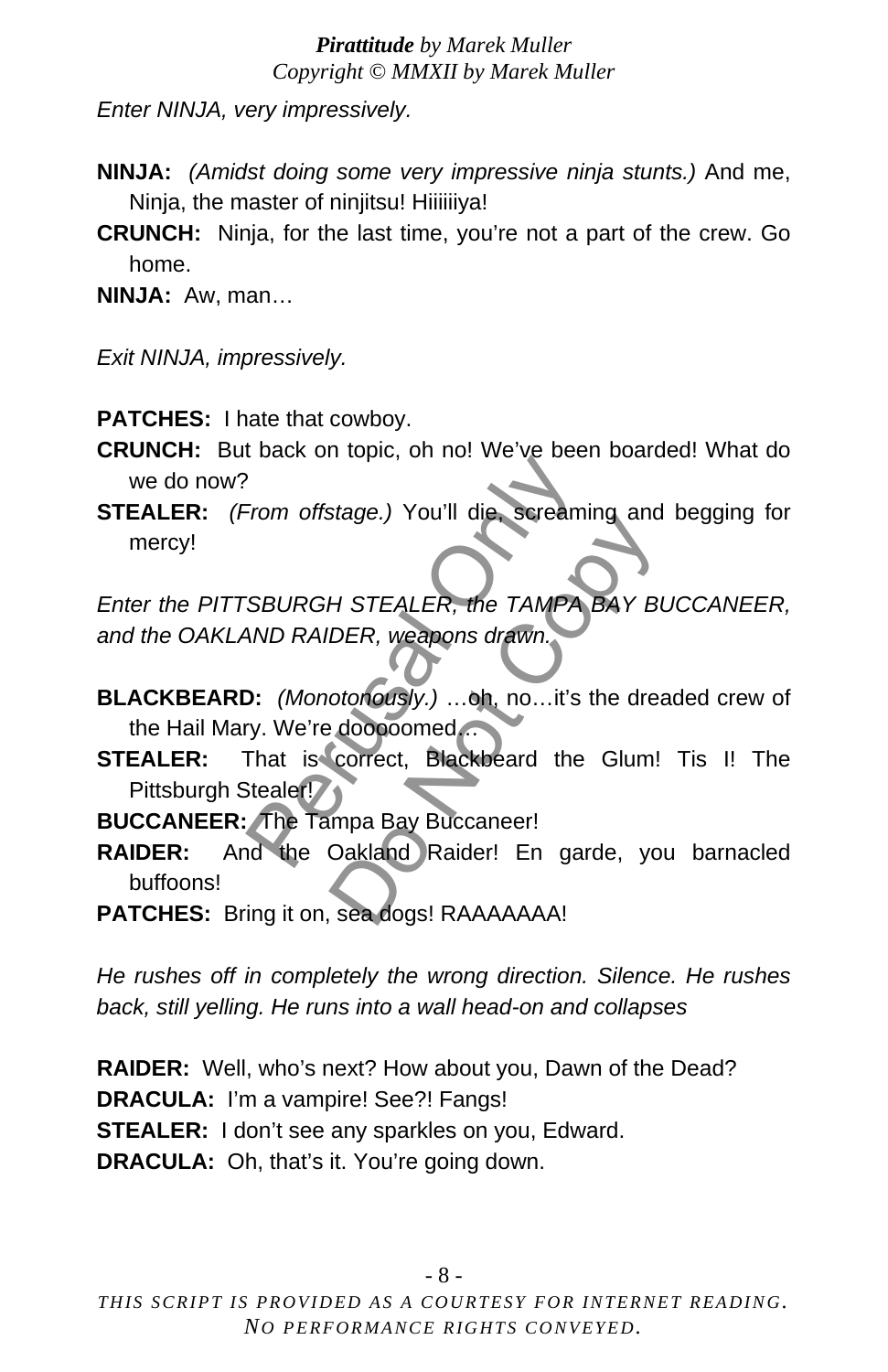*POLLY, BLACKBEARD, and DRACULA attack. They are promptly defeated.*

**BUCCANEER:** Stand down and surrender your ship to us, Crunch. Do it, or watch the ocean water be stained with the blood of your precious crew.

**BLACKBEARD:** …Don't do it, Captain…my life isn't worth it…

**POLLY:** Don't listen to him! I'm completely worth it!

**DRACULA:** If a svord goes through my heart, does that count as a stake?

**CRUNCH:** Well, Lipowitz? It looks like it's just you and me. I guess it's time to show your stuff against these fiends…Lipowitz?

**LIPOWITZ:** *(Suddenly in a Yiddish, Southern or British accent.)* I don't know what you're talking about, my good fellow! I'm just a lowly ship's accountant! If you want some help balancing your checkbook, maybe, but fighting a gory battle? Maybe not so much. **CRUNCH:** What?! Suddenly in a Yiddish, Southern of<br>Suddenly in a Yiddish, Southern of<br>what you're talking about, my good<br>accountant! If you want some he<br>maybe, but fighting a gory battle? M<br>at?!<br>AAAAAAAAAAAAAAAAAWR!<br>eams like a little gir The tail of a got to the control of the tail of the solution of the baby to the baby the solution of the phase of the girl and runs offstage.<br>The dead.<br>The dead.<br>Solution of the party of the baby the dead.<br>The dead.<br>The so

**STEALER:** RAAAAAAAAAAAAAAAWR!

*LIPOWITZ screams like a little girl and runs offstage.*

**BLACKBEARD:** …we're dead.

**DRACULA:** Technically, I'm already dead.

**RAIDER:** Well, Crunch, what'll it be? Will you give up now, or do you want to join your crew at the bottom of Davy Jones' locker?

**CRUNCH:** Let them go, Raider. The ship is yours. You win.

**RAIDER:** Game. Set. Match.

**BUCCANEER:** You're an Oakland Raider.

**RAIDER:** Oh, right. Touchdown!

**STEALER:** And now for the extra point. Kill them anyway.

**POLLY:** What?! That's not fair, we already gave up!

**STEALER:** What can I say? The Pittsburgh Stealer is known far and wide for being a quarterback sneak.

**CRUNCH:** Let them go, Stealer! I'm the one you want!

**STEALER:** Very well, then. Boys, the Captain wants to go down with his ship. I say we let him.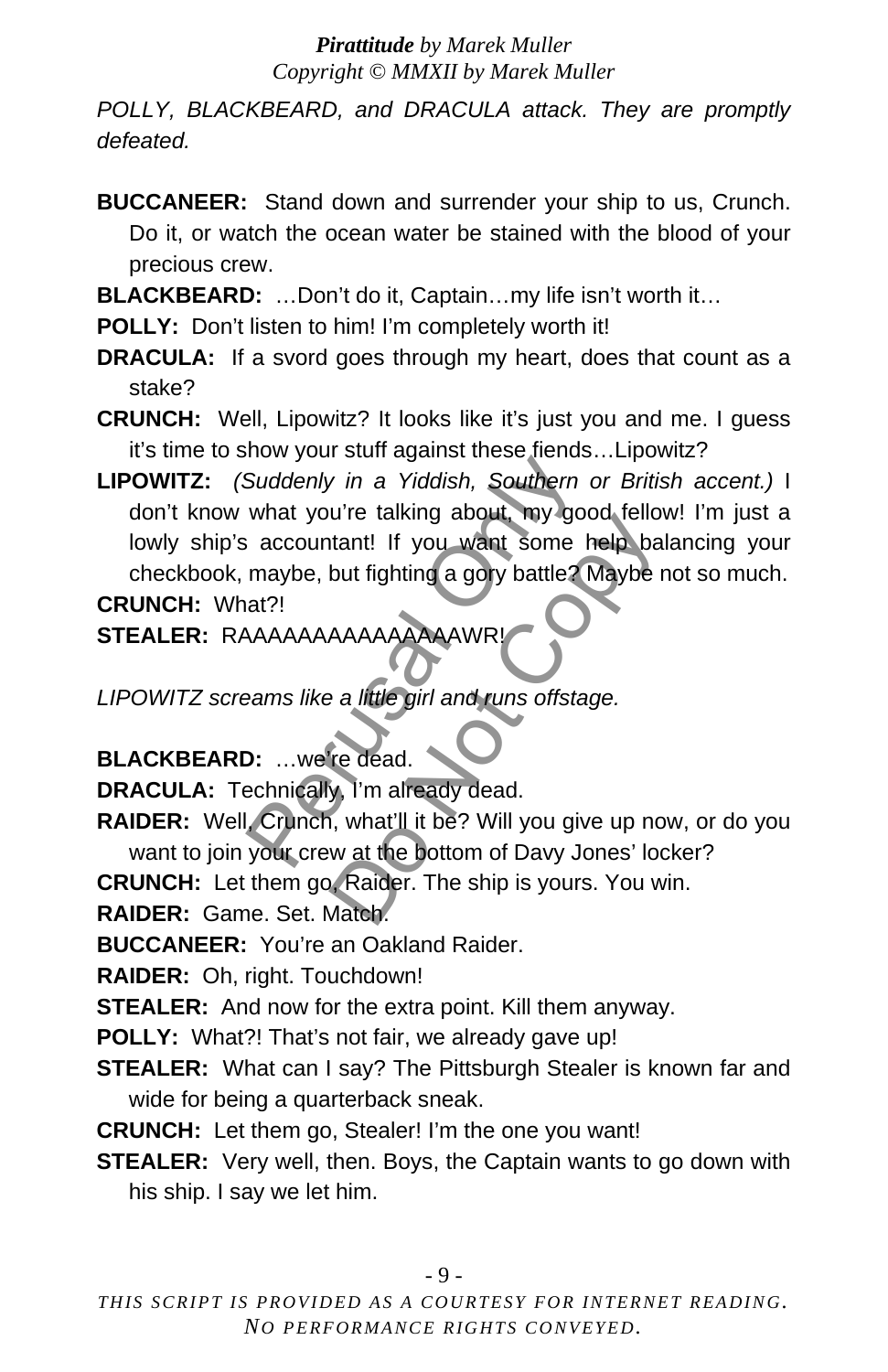*POLLY, DRACULA, and BLACKBEARD are freed.*

- **POLLY:** You're the best, Captain! Your sacrifice won't be in vain, I promise!
- **DRACULA:** Yes. Venever I crave breakfast made from 10% milk and 90% sugar, I vill think of you. Ta-ta!

*All three book it offstage.*

**BUCCANEER:** That was very noble of you, Captain Crunch. But let's see just how brave you are when you're skewered on my blade.

**RAIDER:** Go on, Crunch. You've run out the clock. There's only thirty seconds left in this game, so take a knee

*He coerces CRUNCH onto his knees.*

**STEALER:** Any last words? An audible, perhaps **CRUNCH:** I think I'll pass. **RAIDER:** Then prepare to die.

*They all ready themselves to kill CRUNCH. A whistle is heard offstage. NINJA cartwheels onstage and knocks over the BUCCANEER and the RAIDER.*  Person, Science Line and the Science<br>
WINCH onto his knees<br>
WINCH onto his knees<br>
We last words? An audible, perhaps?<br>
Ink I'll pass.<br>
The person of the person of the CRUNCH. A<br>
MA cartwheels on stage and k<br>
and the RAIDER mto his knees<br>
brds? An audible, perhaps?<br>
uss.<br>
elves to kill GRUNCH. A whis<br>
twheels onstage and knocks<br>
RAIDER.<br>
n!<br>
...?!<br>
at are you doing here?!

**NINJA:** Illegal formation!

**STEALER:** What in the…?!

**CRUNCH:** Ninja?! What are you doing here?!

- **NINJA:** I'm here to kick butt and eat sushi. And I'm all out of sushi. HIYA! *(He karates STEALER into submission.)*
- **STEALER:** Ugh! You may have won this game, Crunch! But we'll be back next season with a new game plan, a new coach, and an even better ninja! From Stanford!

*The members of the Hail Mary flee in fear.*

**CRUNCH:** N-Ninja, I don't understand. Why did you come and rescue me?

 $-10-$